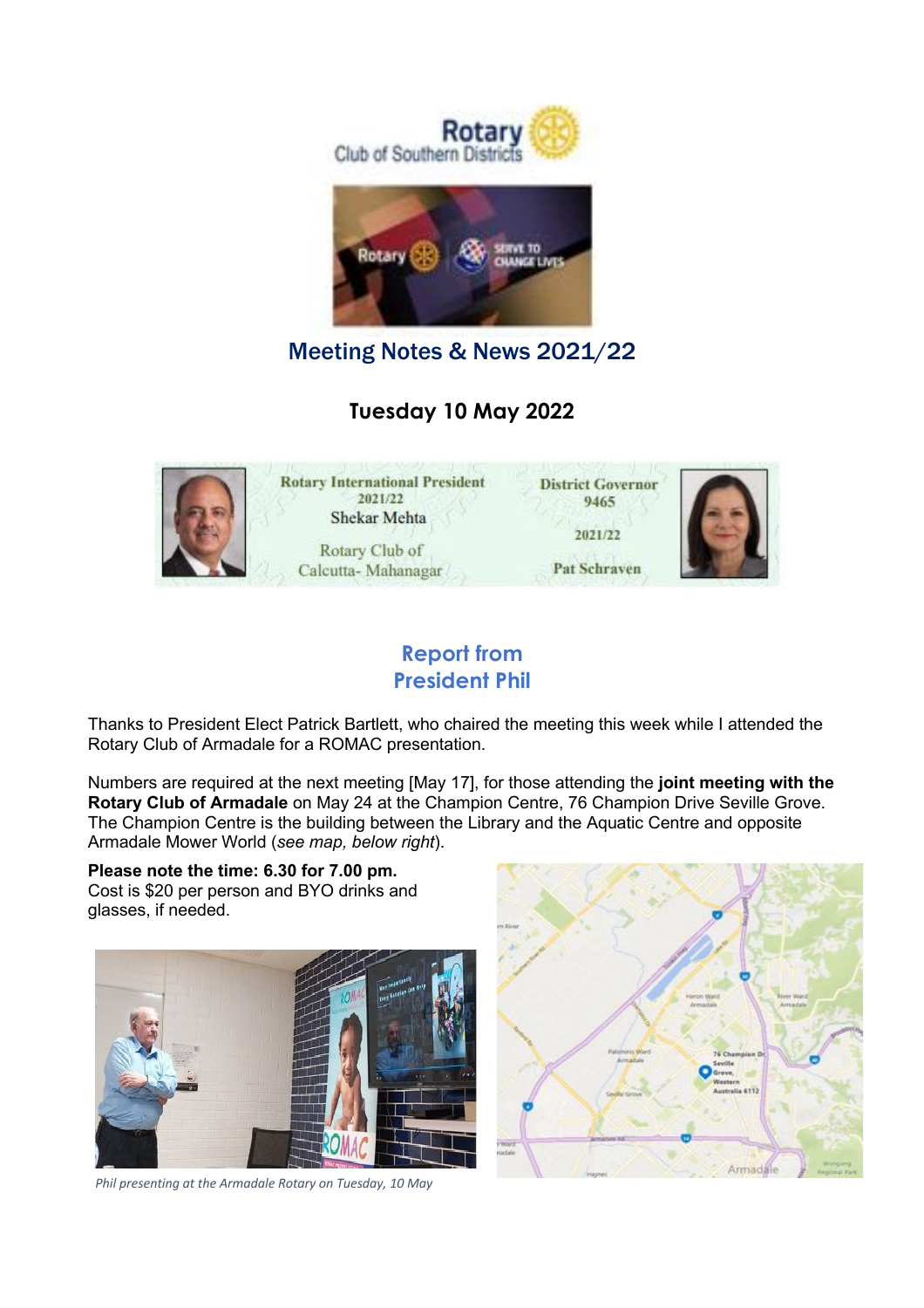**Club Service from Patrick Bartlett**

### **INFORMATION**

 **Next Tuesday, 17 May, is our Community Grants Awards Night.**

| <b>CLUB NIGHT DUTIES</b><br>Tuesday 17 May 2022 |                        |                         |
|-------------------------------------------------|------------------------|-------------------------|
| <b>Property</b>                                 | <b>Robert Da Prato</b> | <b>Andy Hopper</b>      |
| <b>Attendance</b>                               | <b>Dom Manno</b>       | <b>John Stockbridge</b> |
| <b>Sergeant &amp; Fines</b>                     | <b>Murray Thorpe</b>   |                         |



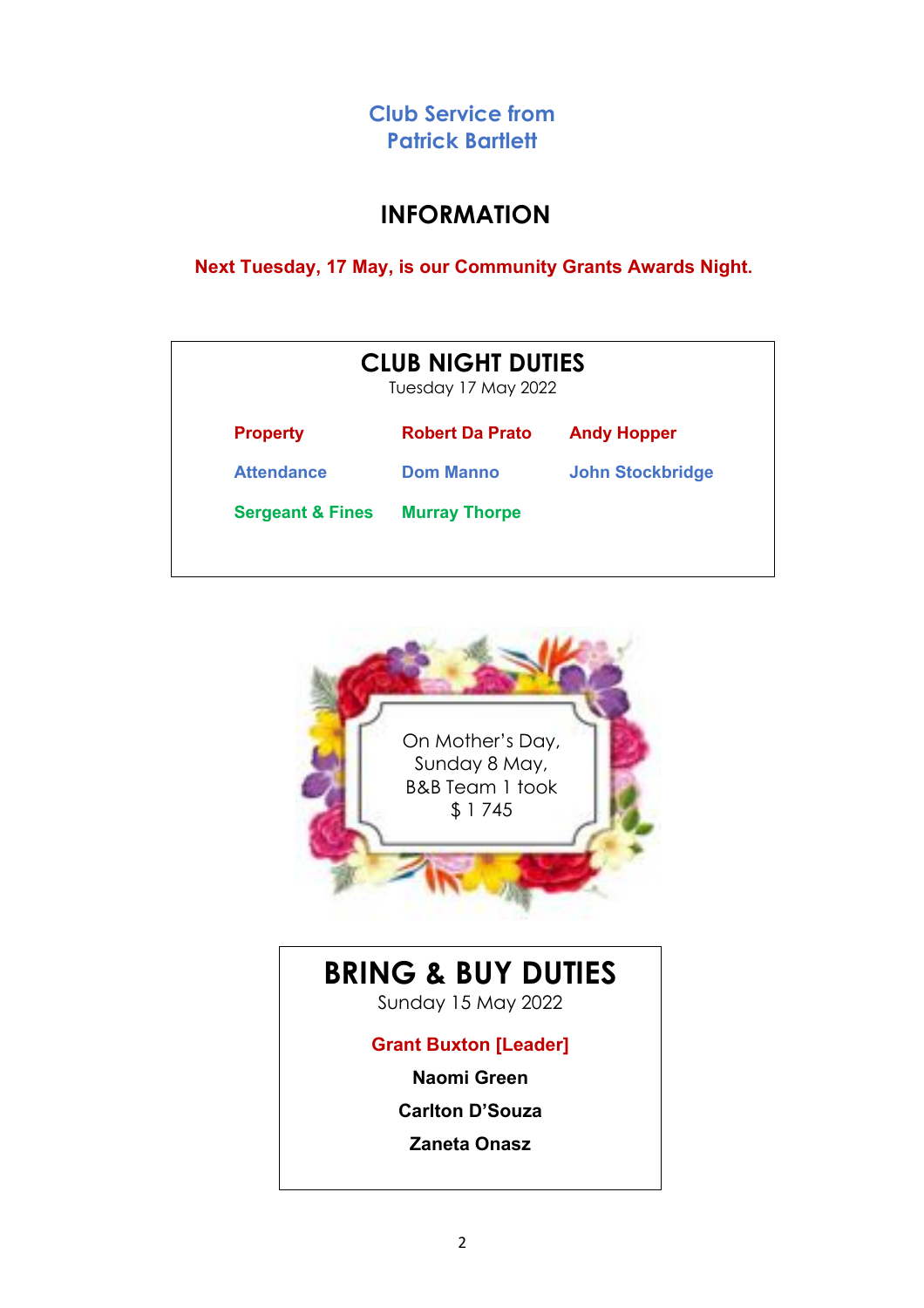## **Meeting Highlights**

This week we were joined by Matt Wilson from Black Dog on a Lead, a local organisation formed with the mission to encourage people to talk openly about mental illness and to raise funds for mental health services.

They believe that open communication is key for eliminating the stigma and taboo associated with mental health problems. The question is: why should society treat mental illness differently to any other illness?

As Matt explained, one in five people will experience mental health problems, depression and anxiety being among the most common. Sadly, many sufferers feel they must struggle-on in silence, with no – or only very limited – support.



*Patrick with guest speaker, Matt Wilson, and Matt's daughter, Asha.*

Matt's presentation led us to: consider what mental health is…and isn't; to recognise that developing resilience can help reduce our vulnerability to mental health difficulties; how to talk about our own mental health issues and challenges; and how offer mental health support and understanding to our loved ones, friends and colleagues. Matt also stressed the importance of prioritising self-care to keep ourselves mentally well.

The annual **Black Dog on a Lead Walks** around Bibra Lake have been a huge fundraising success. Since 2015, they have raised over \$50,000 for mental health services including Beyondblue, HeadSpace and Sirens of Silence (SOS), amongst others.





#### **Fun & Games News**

Our **Chase the Joker** Jackpot continues to build, with Rob Pannell unsuccessful in locating the elusive (dare I say, mythical?) card.

**Heads and Tails** was won by Michelle Gibson, who thus becomes next week's 'tosser'.

Phil has sent in a special **Newsletter Edition of Know your WA.** If you think you know where this picture (*at left*) was taken, send your answers in to Phil before Tuesday to go in the draw for 2 scratchies!

*Do you know where in WA this is?*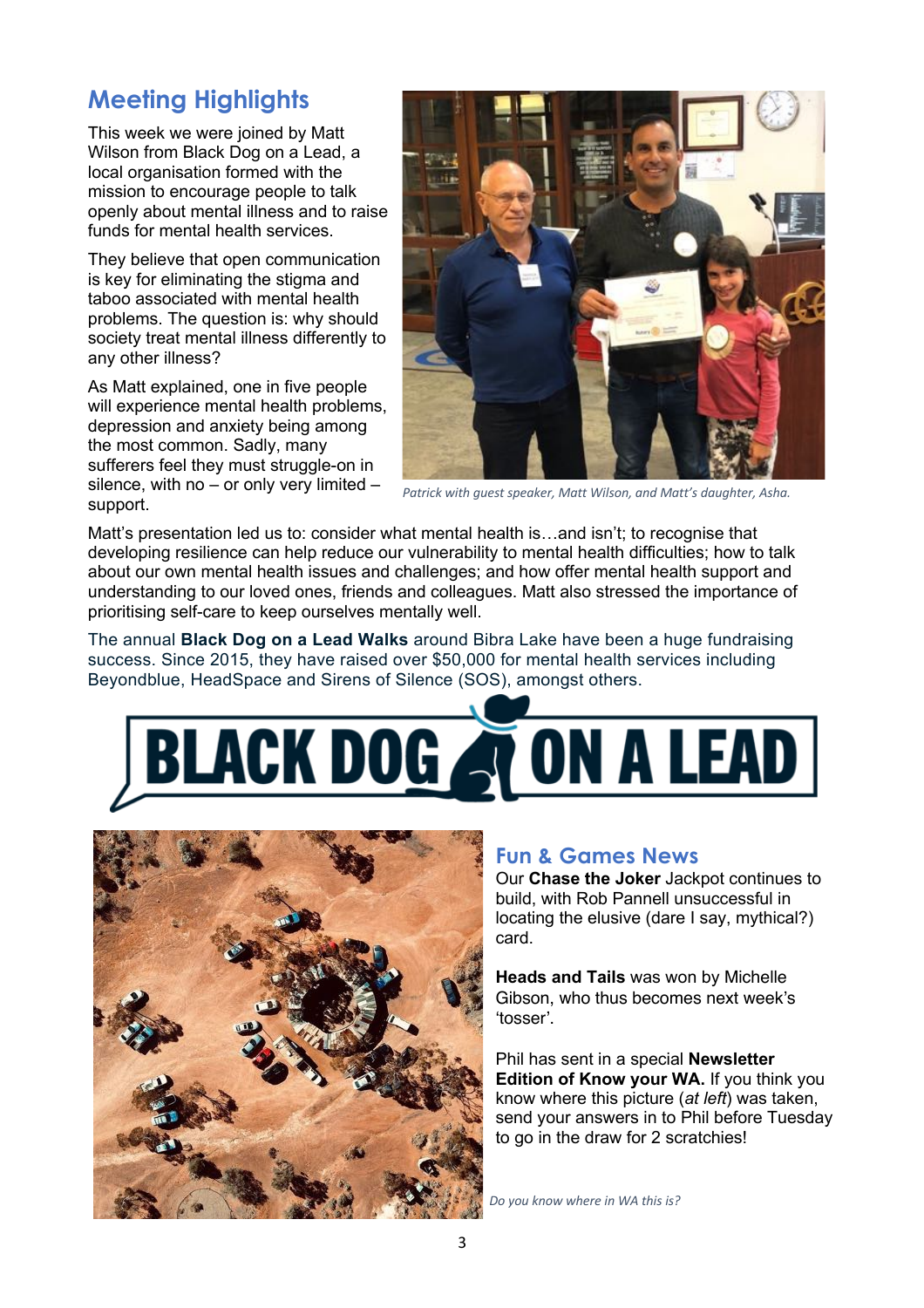## **Rotarian Profile: Ineke Oliver**

You may already know Ineke as District Governor Elect for District 9455 (the Northern area of WA).

As such, she'll be Ric's counterpart for the final year in which there will be two WA Rotary Districts. This week, it's been announced that Ineke has been selected to become the first DG of the new, combined WA district (D9423) in 2023-24. Here is a brief 'bio' supplied by our DG Pat Schraven.



Ineke's varied professional life has spanned retail (music store), television (film assistant), legal secretary, teacher, teacher-trainer, CEO of a national training organisation, and Principal of an independent school. She and her husband Geoff at one time had their own film production company, and more recently, a consultancy business for registered training organisations. Ineke is lead auditor for quality management systems in the business.

Wherever her life and career has taken her, including NSW, ACT and Singapore, Ineke has been involved at committee level with volunteer not-for-profit organisations.

Ineke has been a Rotarian since 2008 and held positions at club board level almost continuously ever since. She is passionate about the difference Rotary makes, for the community and for Rotarians themselves. She is committed to supporting Rotarians and clubs to achieve their vision, and to bring Rotary's light out from under the bushel!

[Ineke's husband,] Geoff is a Friend of Swan Rotary and enjoys supporting Rotary, particularly using his skills in photography, film and video. He is a keen golfer. They have two children and three grandchildren. In their spare time, Geoff and Ineke enjoy travelling and spending time with family and friends.

Congratulations to Ineka!

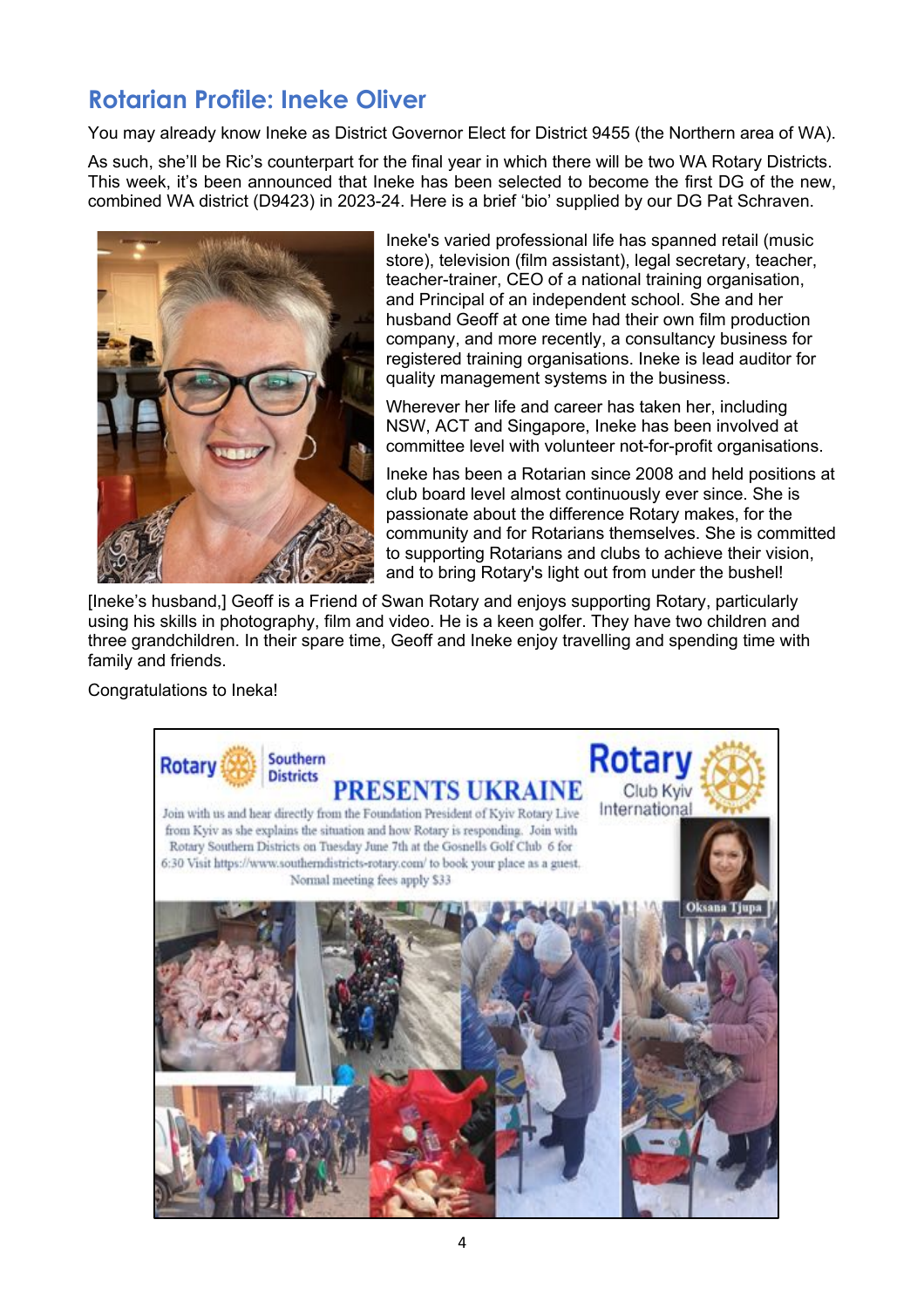# **Upcoming Events**

| Tue May 17 | <b>Community Grants Awards Night</b>                                                   |
|------------|----------------------------------------------------------------------------------------|
| Tue May 24 | Visit to Rotary Club of Armadale, for<br>Guest speaker Elliot Panos - Smarter Freeways |
| Tue May 31 | Niamh Killy - Passages Program                                                         |
| Tue Jun 7  | Oksana Tjupa – via Zoom from Rotary Club of Kyiv                                       |





### **What day follows the day before yesterday if two days from now will be Sunday?**



**A guy walks into a servo,** and asks the attendant, "What's the quickest way to get to Albany?"

The attendant says, "Are you walking or driving?"

The guy says, "I'm driving."

The attendant says, "That's the quickest way."

#### **I didn't hear the sea when I held a Shell up**

I did, however, get six years in jail for armed robbery of a petrol station.

#### **Took my car to get serviced. The mechanic asked me if I've ever rotated my tires.**

How does he think I got here?





### ANSWER TO LAST WEEK'S PUZZLE

**Thirty! One per letter.** The number of helpings of each canapé corresponds to the number of letters in the canapé's name. 'Sous Vide Ostrich Tartlets à la Mode' has 30 letters.